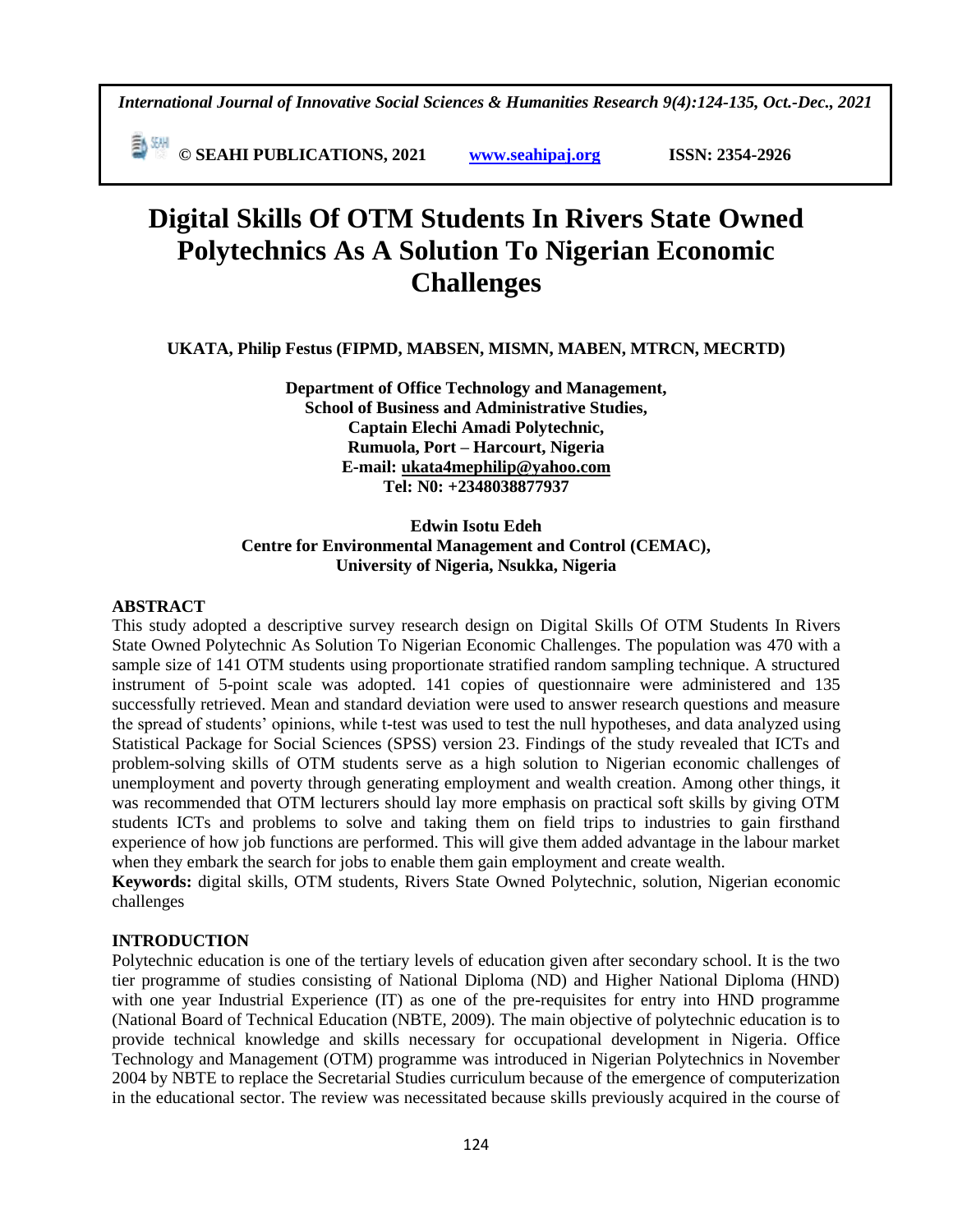study were inadequate for OTM graduates to adjust to the rapidly changing workplaces (Baba & Akaraha, 2012). Arugu & Wosu …… Int. J. Innovative Soc. Sc. & Hum. Res. 8(1):1-11, 2020

OTM programme is designed to offer students training in different skills for employment in various fields of endeavour. Moreover, in these modern economies, continuous innovations have led to major transformations in workplaces, giving rise to pervasive skill gaps and skill mismatches. In order to bridge the skill gaps, OTM programme is investing significant effort and resources in training of students in different skills taught in OTM programme include soft skills.

Digital skills often referred to as generic, non-technical, or employability skills are skills that facilitate the creative and productive application of disciplinary skills and knowledge in the workplaces (Jackson & Chapman, 2012). Soft skills are the traits and abilities of attitude and behaviour rather than of knowledge or technical aptitude. Soft skills include ICTs, problem-solving, critical thinking, teamwork, leadership, conflict management, and ethical skills. Self-improvement, interpersonal relations, communications, career preparation, leadership, teamwork, self-discipline, self-confidence, good work ethic, and showing courtesy are viewed as soft skills. Additionally, listed soft skills to include honesty, team building, problem solving, critical thinking, and communication skills. Abdullah, Muhammad and Nasir (2019) stated that digital skills are crucial skills required by future workplace in the corporate world. Acquisition of these skills could influence employment prospect of Office Technology and Management students for wealth creation. ICTs skills have become more pervasive in society that led to a concern about the need  $\frac{1}{2}$ for ICT skills in everyday life of learners. These include the use of variety of ICT tools such as email, vlearning platforms, desktop conferencing, online programmes such as web, video conferencing, social media platforms, web cam, internet, all hardware and software which impart the necessary ICT skills to students for gainful employment after graduation,  $\frac{1}{100}$  around the Mondon Society and Society Society Society Society Society Array and Res. 8,  $\frac{1}{100}$ 

Problem-solving skills can influence employment prospect of OTM students. Problem solving skills involve the ability to find the cause of a problem, understand it, and establish a solution to it. The ability to solve problems in a range of learning context is essential for the development of knowledge, understanding and performance in the labour market (Griffin & Annulis, 2013). They encompass flexibility, adaptability, cooperativeness, and respectfulness. Ann-Marie (2015) stressed the need to equip students with teamwork skills because employers are seeking to recruit graduates who pay due attention to relations with co-workers and superiors.

In polytechnic education, students seek admission with the expectation that they will be taught the requisite skills that will enhance their employment prospect. However, current marketplaces demand more specific 'digital skills' from graduates to cope with the stress and help them meet the work challenges in an organization when employed. Supporting this view point, Crowne (2019) noted that the typical OTM course is designed to impart a large dose of quantitative management skills and techniques, but employers, and even students are increasingly demanding digital skills. OTM programme produces many graduates annually. Almost half of them become frustrated or desolate because they cannot secure jobs in the labour market (Kelebogile, 2014). Similarly, in Nigeria, given the country's slow and unsteady economic growth, there is high and increasing level of unemployment and poverty especially among the youths that many graduates find it almost impossible to be gainfully employed. It is no longer a problem for only those with low levels of education even polytechnic graduates struggle to find employment causing economic challenges (Kelebogile, 2014).

Recent shifts in education and labour market policies have resulted in OTM programme being placed under increasing pressure to produce employable graduates. However, contention exists regarding exactly what constitutes employability and which student attributes can foster employability among students. In support of this view point, Mehrotra and Elias (2017) stated that modern employment wants students who are primed for work, able to communicate, share skills and appreciate their place in a wider organization and its business. Students on graduation want jobs that exercise their abilities, confer status and provide commensurate pay as well as a route for career development. For this reason, it is important for OTM students to have extra skills rather than academic knowledge. The employers also perceive that students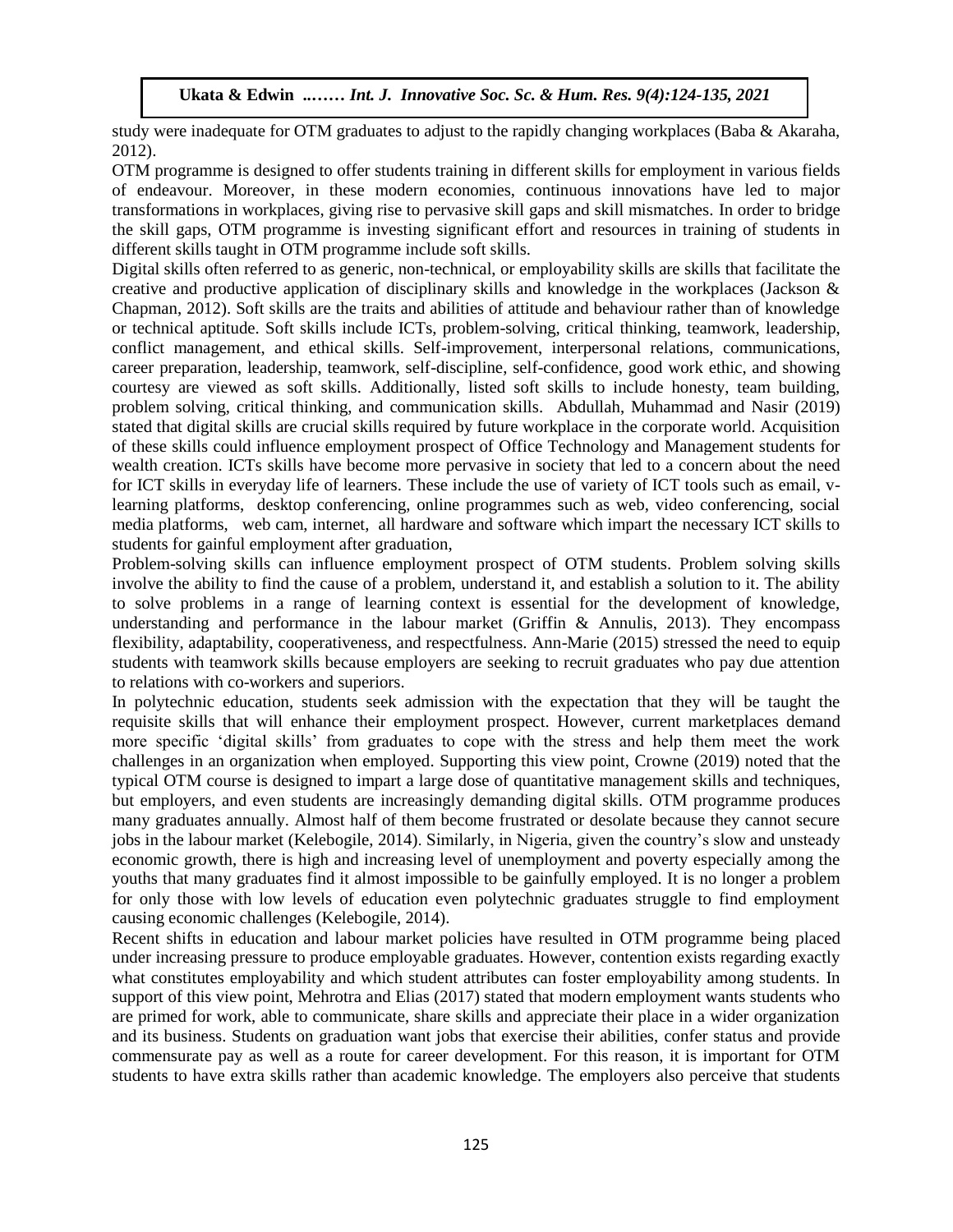are often not prepared to face the workplace and expect tertiary institutions (polytechnics inclusive) to produce more employable graduates (Spowart, 2011).

In the polytechnics, OTM students can improve their digital skill before facing a real career after finishing their study if they understand the roles of these skills in their employment and wealth creation. Moreover, unemployment and poverty that are some of the economic challenges among Nigerian graduates can be overcome by acquiring digital skills. According to Mitchell in Abdullah, Muhammad and Nasir (2019), employers highlighted digital skills as significant skills for modern workplace and recommended their integration into business education curriculum. However, the concern in this study is whether OTM students value these digital skills for future employment and wealth creation. As reported by Abdullah, Muhammad and Nasir (2019), students see the nature and relevance of soft skills differently. Students are either unaware of the importance of soft skills or they undermine the influence of certain digital skills to their employment prospects.

Wickramasinghe and Perera (2010) found that gender of the students may also influence the types of soft skills that are provided to them. This is because the priorities given to different types of skills vary in relation to the gender of the students. Wickramasinghe and Perera posited that overall, females students place a stronger emphasis than males on most types of soft skills with the exception of oral communication skills. It is against this background that this study aims to explore "Digital Skills Of OTM Students In Rivers State Owned Polytechnic As Solution To Nigerian Economic Challenges"

#### **Statement of the problem**

The curriculum of OTM programme is geared towards equipping students with broader requisite skill attributes, such as ICTs, problem-solving, team-working, critical thinking communication and leadership employment on graduation. Similarly, students seek admission in OTM programme in polytechnics in Nigeria with the hope that skills acquired will enhance their chances of securing employment after graduation. Admittedly, OTM students on graduation do suffer labour market discriminations in areas of administrative, banking and financial institutions among others in Nigeria. In view of this, OTM curriculum seems to be inadequate and has very little capacity to develop students' digital skills for job opportunities in various fields of endeaviour. Additionally, high unemployment rates among OTM graduates have led employers and OTM students to question the kind of skills they are being taught.

The problem of this study is that, the new OTM programme has incorporated range of soft skills in its curriculum to meet the current employment needs. However, unemployment rates and poverty among its graduates suggests that OTM students on graduation simply lack the digital skills required for being outstanding in the workplace where employers are looking for well rounded employees, instead of the traditional graduates with only basic technical knowledge.

It could be deduced from this, that, OTM students in polytechnics are not been adequately equipped with digital skills. Hence, the need to examine Digital Skills Of OTM Students In Rivers State Owned Polytechnic As Solution To Nigerian Economic Challenges

#### **Objective of the Study**

The main objective of this study is to ascertain Digital Skills Of OTM Students In Rivers State Owned Polytechnic As Solution To Nigerian Economic Challenges. Specifically, the study seeks to find out:

- 1. How ICTs skills of OTM students serve as solution to Nigerian economic challenge of unemployment
- 2. How Problem-solving skills of OTM students serve as solution to Nigerian economic challenge of poverty

### **Research Questions**

The following research questions will guide this study:

- 1. How does ICTs skills of OTM students serve as solution to Nigerian economic challenge of unemployment?
- 2. How does problem-solving skills of OTM students serve as solution to Nigerian economic challenge of poverty?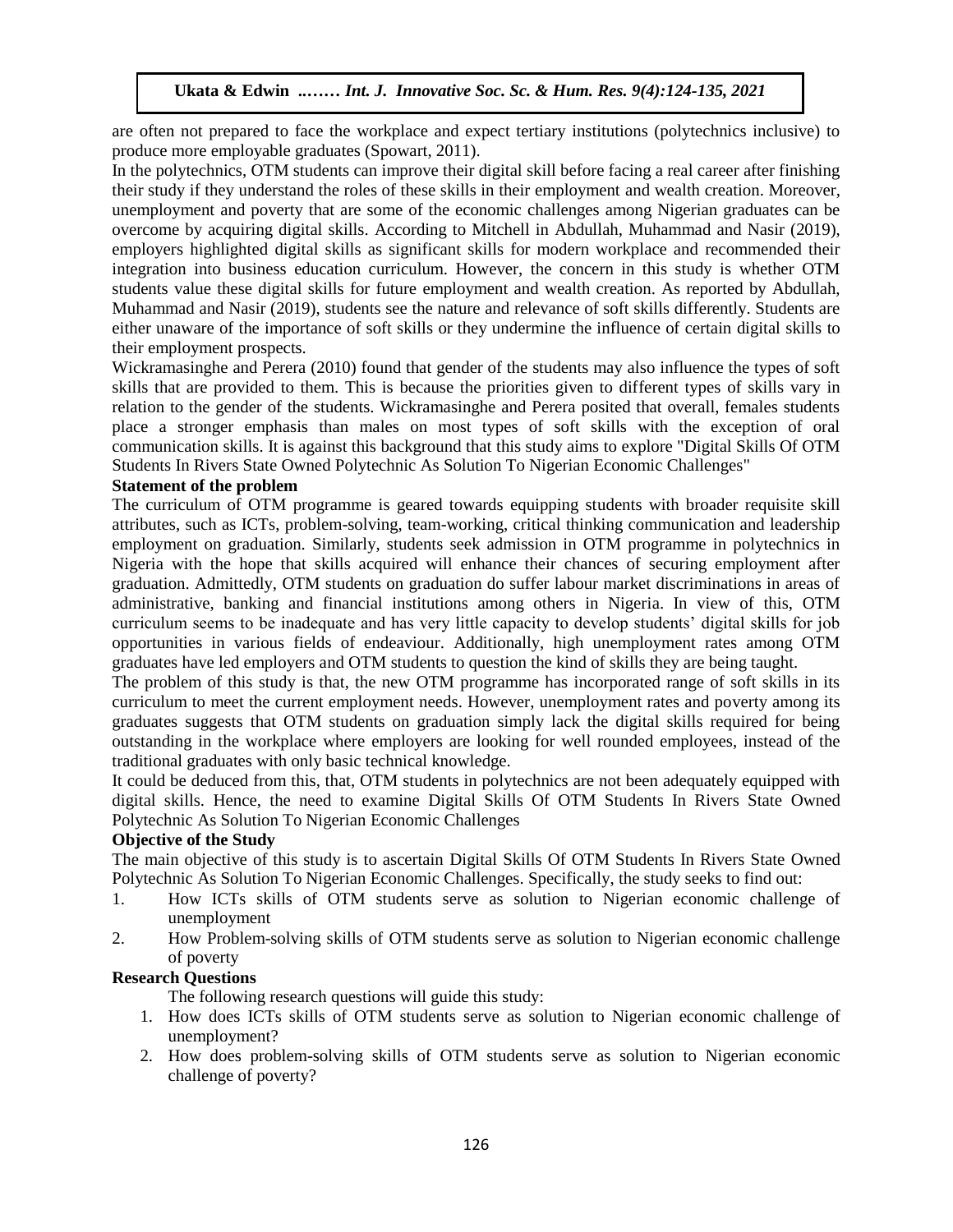#### **Hypotheses**

The following null hypotheses was tested at 0.05 level of significance:

- 1. Male and female OTM students do not differ significantly in mean ratings on how their ICTs skills serve as solution to Nigerian economic challenge of unemployment.
- 2. There is no significant difference in the mean ratings of male and female students on how problem-solving skills of OTM students serve as solution to Nigerian economic challenge of poverty.

#### **Review of related literature**

## ICTs skills of OTM students as a solution to Nigerian economic challenge of unemployment

Information and communication technology (ICT) has become a household term globally and has brought radical changes in the way people live, learn, work and do business. Obviously, the last decade or two have witnessed tremendous changes in the ways business and organizations operate due to the emergence of ICT. It plays very vital roles in the social, political and economic life of every nation because it makes information collection, processing, dissemination and storage very fast, easy and efficient (Ezenwafor, 2012). ICT has brought a lot of blessings to business education graduates in the area of job creation for self employment.

Entrepreneurs can now stay in Nigeria and order for goods abroad and make payments through the computer (online shopping).

They can also learn how to set up a business enterprise by accessing information which abounds on the internet. They now talk about electronic business (e-business) and electronic commerce (e-commerce).

Requisite ICTs skill for entrepreneurship to solve problem unemployment as a challenge of Nigerian economy include computer skills with ability to start up, log off or short-down a computer system and its peripherals, ability to key in data or create documents, ability to use text editing and layout, ability to use different packages like Microsoft Word, Excel, Corel Draw, ability to use borders in designing and decorating a typed document, ability to copy data, paste or insert in another location among others. Desktop skills with ability to open a desktop publishing environment, ability to identify and use documents, format existing ones in the system to prepare reports, memos, invoices and letters. Some spreadsheet competencies are ability to identify and open a spreadsheet environment, ability to key in figures in table rows, columns, insert additional rows and delete where necessary, ability to identify cells, arrange, rearrange, name or rename a cell,.

Accordingly, Okoro (2013) ICT skills that should be possessed by tertiary institutions graduates to include: Basic information systems concepts about components, operations, managerial and strategic roles of information systems, basic communication systems concepts, characteristics of channels of communication, types of Networks areas covered, communication media travel paths, communication processes within a network, communication methods, communication service providers network and ownership, major concepts in technology, issues on information technology, development concepts hardware, software, telecommunication, and database processing technologies for employment generation. Internet services are integral part of information and communication technology (ICT). Therefore, element of internet skills is very relevant in OTM curriculum.

In support of this, Okoro (2013) identified relevant internet skills/- competencies such as: knowledge that the internet is a world-wide assemblage of interconnected computer networks connecting all manners of private, commercial, government and academic network including a growing number of home computers. Skill in using internet services such as e-mail, File Transfer Protocol (FTP), World Wide Web, ecommerce, internet phone, telnet, internet relay chart, electronic data interchange. Others are ability to connect to the internet, skill in using internet equipment such as the computer system, telephone line, modem, internet account and power supply, skill in internet browsing, knowledge of the vast benefits of the internet as a vast library, storing latest information use for marketing.

Knowledge of available internet service as well as their application and operation such as e-mail, ecommerce, e-banking, e-marketing, newsgroup/- Usenet, internet relay chart, worldwide web (www),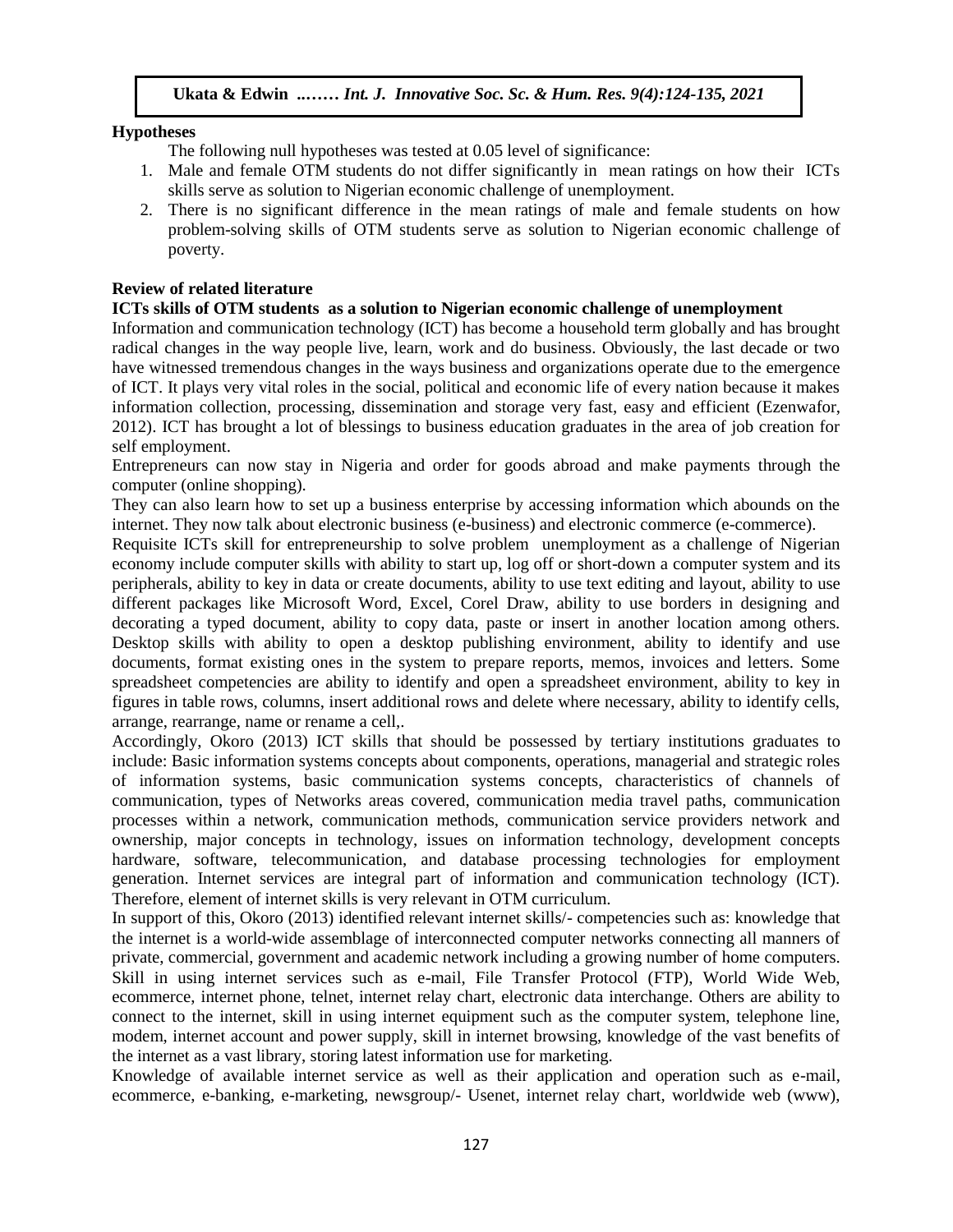knowledge of internet service providers, and knowledge of data security, protecting private information against authorized access and modification and other protection techniques such as the use of passwords. ICT skills that are required for OTM graduates for successful entrepreneurship: Knowledge to send and receive e-mail, knowledge to send and receive fax messages, knowledge in using collating machine, ability to create agenda using contra vision electronic software.

Others are skills in producing accounting jobs using spreadsheet software, knowledge to receive vocal messages using the internet, and skills in using tele/video conferencing. Others are skills in conducting research using the internet, ability to merge mails by adding, amending and deleting, and skills in editing text on the screen by inserting materials to solve Nigeria economic problem of unemployment and create employment with employability skills**.** Arugu and World employability skills.

#### **Problem-solving skills of OTM students as a solution to Nigerian economic challenge of poverty**

Problem solving refers to finding a way where no way is known, off-hand out of a difficulty around an obstacle. Problem solving is a cognitive processing directed at achieving a goal when no solution is obvious to the problem solver. Problem arises when an individual has a goal but does not know how this goal is to be reached. Problem solving skills refer to the ability to find the cause of a problem, understanding it, and establishing a solution to it (Kar, 2011). Problem solving skills are demonstrated in the comprehensive process of identifying a problem, generating and implementing solutions, and the assessment of the results (Ann-Marie, 2015). Students and employers consider problem solving skills as important employability skills and by so doing one earn income and create wealth that lift one from poverty. Problem solving skills were the second highest ranked soft skills that technology students needed for successful postsecondary level, as these skills were integral to careers in technology and engineering enable learners to create wealth. Problem solving skills represented one of the generic skills that enhance graduates' employability, employment and further noted that this perspective was a growing trend in higher education for poverty reduction.

Cigar (2017) stated that it is common knowledge that business organizations are always saddled with solving their business problems to achieve organizational goals. The OTM students need problem-solving limeskills for efficient career after graduation to generate wealth. Problem-solving skills are core employability skills that are practical, logical and result-oriented.

These skills involve recognizing problems, devising and implementing plan of actions, specifying goals and constraints, generating alternatives, evaluating and choosing best alternatives (Cigar, 2017). The essence of problem-solving skill lies in the discovery of rules or principles for the efficient generation and organization of new ideas and learning techniques to apply in solving problems of business organizations which later earner learners income and reduce poverty. The skills do help in analyzing problems to give useful information to management and other stakeholders.

Many disciplines, sometimes with different perspectives, and often with different terminologies, for example, it is a mental process in psychology, a computerized process in computer science, an emotional intelligence in sociology. It is problem orientation, motivation, attitudes and effective process in neurological sciences, and diagnosis and treatment in medical sciences. They all point to understanding and fixing a problem. Problem-solving skills consist in using generic or ad hoc method in an orderly manner for finding solutions to problems. Problem-solving is a key skill, and it is one that can make a huge difference to one's career with great wealth generation. With these steps, the OTM students would be able to handle tough job problems in a wise and positive way to create wealth. The OTM students need problem-solving skills to apply in the business environment to solve company accounting problems upon graduation. Students should learn and acquire problem-solving skills because employers will expect them to solve company problems using scientific analytical techniques. Cigar (2017) outlined problem-solving skills as ability to:

- $\triangleright$  Identify the problem that requires research, for example a business issue, a feasibility study and a product evaluation,
- $\triangleright$  Investigate the issues associated with the problem,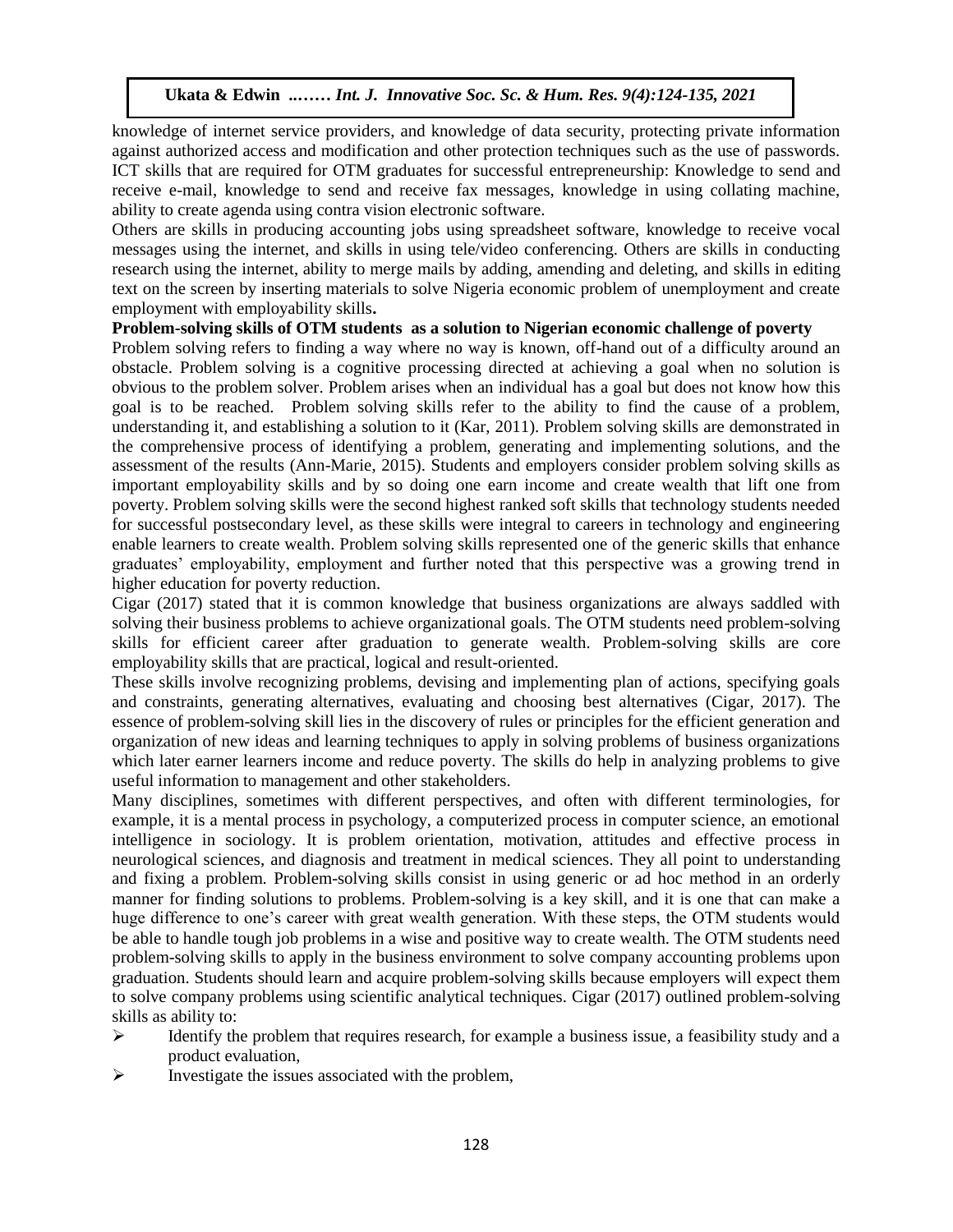- $\triangleright$  Collect primary data (interviews, surveys, observations), and secondary data (printed material, internet information),
- $\triangleright$  Evaluate alternative solution and,
- $\triangleright$  Determine the most appropriate solution.

Accordingly, problem solving skills have always been important in many professions. Problem solving skills involve the ability to find the cause of a problem, understand it, and establish a solution to it (Kar, 2011). Good problem solving skills empower students in their educational, professional, and personal lives. Nationally and internationally, there is a growing recognition that if education is to produce skilled thinkers and innovators in a fast-changing global economy, problem solving skills are more important than ever.  $\mathbb{R}$ r.  $\mathbb{R}$ 

The ability to solve problems in a range of learning contexts that is essential for the development of knowledge, understanding and performing in the labour market to create wealth as a solution to Nigeria economic problem of poverty.

#### **METHOD**

This study adopted a descriptive survey research design. The survey research design was deemed appropriate for this study since it sought to ascertain the views and opinions of students on Digital Skills Of OTM Students In Rivers State Owned Polytechnic As Solution To Nigerian Economic Challenges. The population was 470, which consisted of students in OTM Department in the two state owned Polytechnics in Rivers State. Captain Elechi Amadi Polytechnic has 190 ND I & NDII students (Stream A 85 and Stream B 105), while Ken Saro-Wiwa Polytechnic, Bori has 280 HND I & HND II students (HND 1 130 and HNDII 150) in the OTM Department. The population distribution is presented in Appendix A. The sample size for this study was 141 students of OTM department in the two polytechnics in Rivers State. The sample size was determined using proportionate stratified random sampling technique based on 30 percent of the total population. Captain Elechi Amadi Polytechnic has 57 students and Ken Sarowiwa Polytechnic has 84 students. According to Brumeister and Aitken (2012), 30 percent sample size from a large population distribution of above 100 respondents is considered appropriate representative of the entire population. The instrument for data collection is a structured questionnaire entitled "Digital Skills Of OTM Students In Rivers State Owned Polytechnic As Solution To Nigerian Economic Challenges"

The instrument was a five points scale with the following options: Very High Solution (VHS) -5, High Solution (HS) - 4, Moderate Solution (MS) - 3, Low Solution (LS) - 2 and Very Low Solution (VLS) -1. The drafted copies of the questionnaire were subjected to face and content validity by three experts of OTM lecturers from Captain Elechi Amadi Polytechnic, their modifications and inputs formed the validity.

The reliability of the instrument was established by administering 20 copies of the instrument to OTM lecturers and students in polytechnics in Abia State who are not part of the study population. Data collected were analyzed using Cronbach Alpha which yielded values of 0.78, 0.83, 0.87, 0.91 and 0.82 respectively; while an overall coefficient value of 0.82 was obtained. The researcher personally administered 141 copies of the questionnaire to the respondents with the help of three research assistants who were adequately briefed on the modalities for administration and collection of the questionnaire and 135 copies were successfully retrieved.

On-the-spot distribution and collection of the questionnaire was adopted to ensure high response rate but those who could not meet up were re-visited on agreed date for retrieval. Mean and standard deviation were used to answer research questions and determine the homogeneity in opinions of the respondents. The decision on the questionnaire items and the research questions was based on mean ratings of each item relative to real limits of numbers as shown below: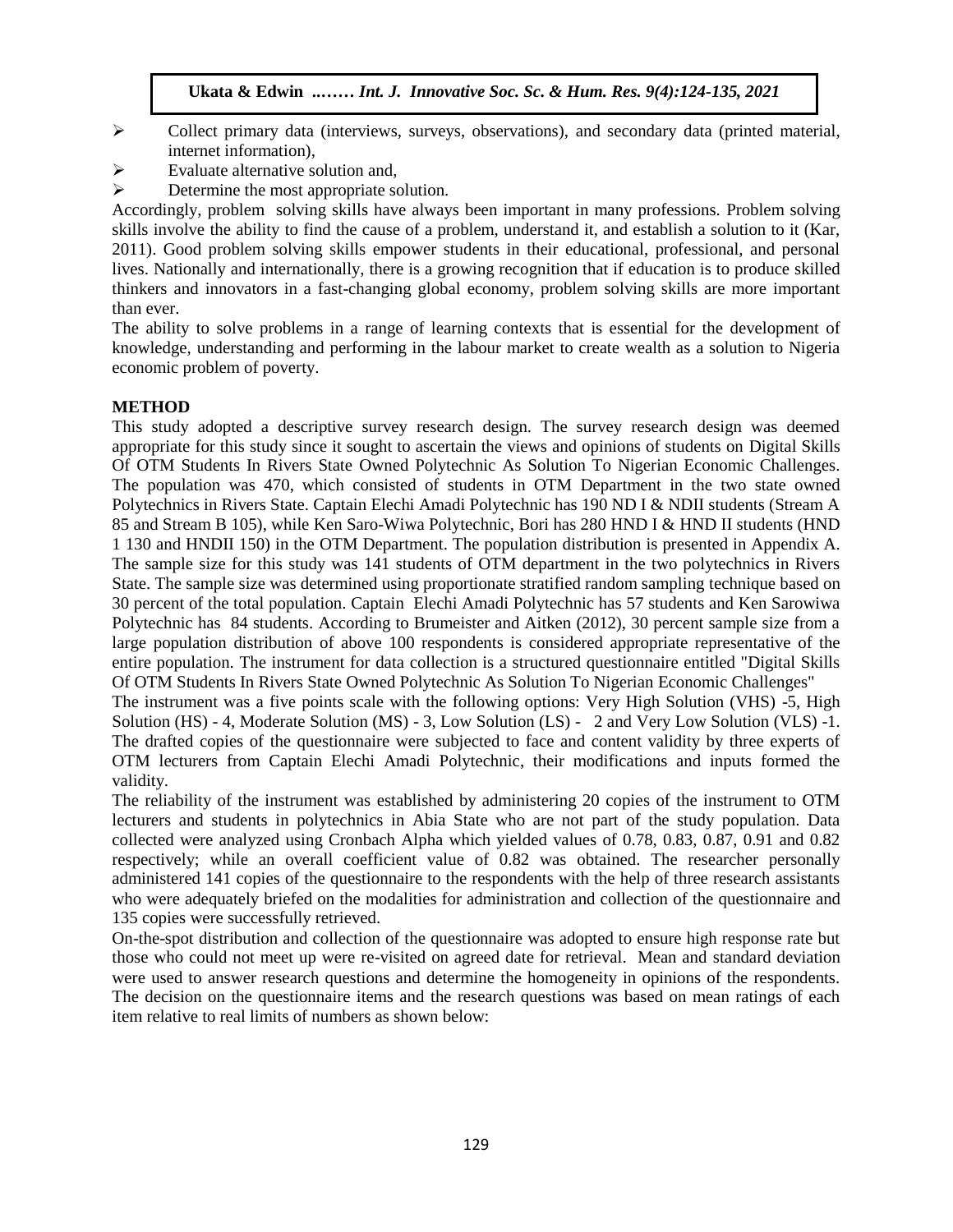| <b>Response</b>      | <b>Rating Scale</b> | <b>Real Limit of Numbers</b> |
|----------------------|---------------------|------------------------------|
| Very High Solution   |                     | $4.50 - 5.00$                |
| <b>High Solution</b> |                     | $3.50 - 4.49$                |
| Moderate Solution    |                     | $2.50 - 3.49$                |
| Low Solution         |                     | $1.50 - 2.49$                |
| Very Low Solution    |                     | $1.00 - 1.49$                |

T-test was used to test the null hypotheses at 0.05 level of significance. A null hypothesis was rejected where the p-value is less than the significant value. Otherwise, the null hypothesis was accepted. The data analysis was carried out using Statistical Package for Social Sciences (SPSS) version 23.

#### **RESULT PRESENTATION, ANALYSIS AND DISCUSSION**

**Research Question 1:** *How does ICTs skills of OTM students serve as solution to Nigerian economic challenge of unemployment?*

Table 1: Respondents' mean ratings on how ICTs skills of OTM students serve as solution to **Nigerian economic challenge of unemployment N**  $\leq$  135

|   | <b>S/N ICT Competencies</b>                                | $\overline{\mathbf{X}}$ |           | <b>Remarks</b>           |
|---|------------------------------------------------------------|-------------------------|-----------|--------------------------|
|   | Ability to:                                                |                         | <b>SD</b> |                          |
|   | Create, format, save and print business documents from the |                         |           | Very High Solution       |
|   | computer                                                   | 4.64 .48                |           |                          |
|   | Retrieve saved documents in the computer                   | 3.64 .50                |           | <b>High Solution</b>     |
| 3 | Protect documents with password                            | 3.68 .31                |           | <b>High Solution</b>     |
| 4 | Use software that adapts to customers' needs               | 3.53 .56                |           | <b>High Solution</b>     |
|   | Browse and download information from the internet          | 4.57 .50                |           | Very High Solution       |
| 6 | Access the internet through mobile phones                  | 3.70 .46                |           | <b>High Solution</b>     |
|   | Create product awareness using internet                    | 3.62 .49                |           | <b>High Solution</b>     |
| 8 | Use internet for e-mail and communication                  | 4.55 .54                |           | Very High Solution       |
| 9 | Produce accounting jobs using spreadsheet software         | 3.30 .49                |           | <b>Moderate Solution</b> |
|   | 10 Conduct market research using the internet              | 3.44 .51                |           | <b>Moderate Solution</b> |
|   | <b>Cluster Mean</b>                                        | 3.86                    |           |                          |

Table 1 indicates that items numbered 1, 5 and 8 with mean of 4.55, 4.57 and 4.64 shows that three out of the 10 listed ICTs skills of OTM students serve as a very high solution to Nigerian economic challenge of unemployment. Items numbered 2, 3, 4, 6, and 7 with means of 3.64, 3.68, 3.53, 3.70 and 3.62 indicated ICTs skills of OTM students serve as a high solution to Nigerian economic challenge of unemployment. Items numbered 9 and 10 with mean of 3.30 and 3.44 indicated that ICTs skills of OTM students serve as a moderate solution to Nigerian economic challenge of unemployment.

The cluster mean score of 3.86 shows that ICTs skills of OTM students serve as a high solution to Nigerian economic challenge of unemployment. Standard deviations for all the items are within the same range of .31 to .56 showing that the respondents are not wide apart in their opinions on how ICTs skills of OTM students serve as a solution to Nigerian economic challenge of unemployment.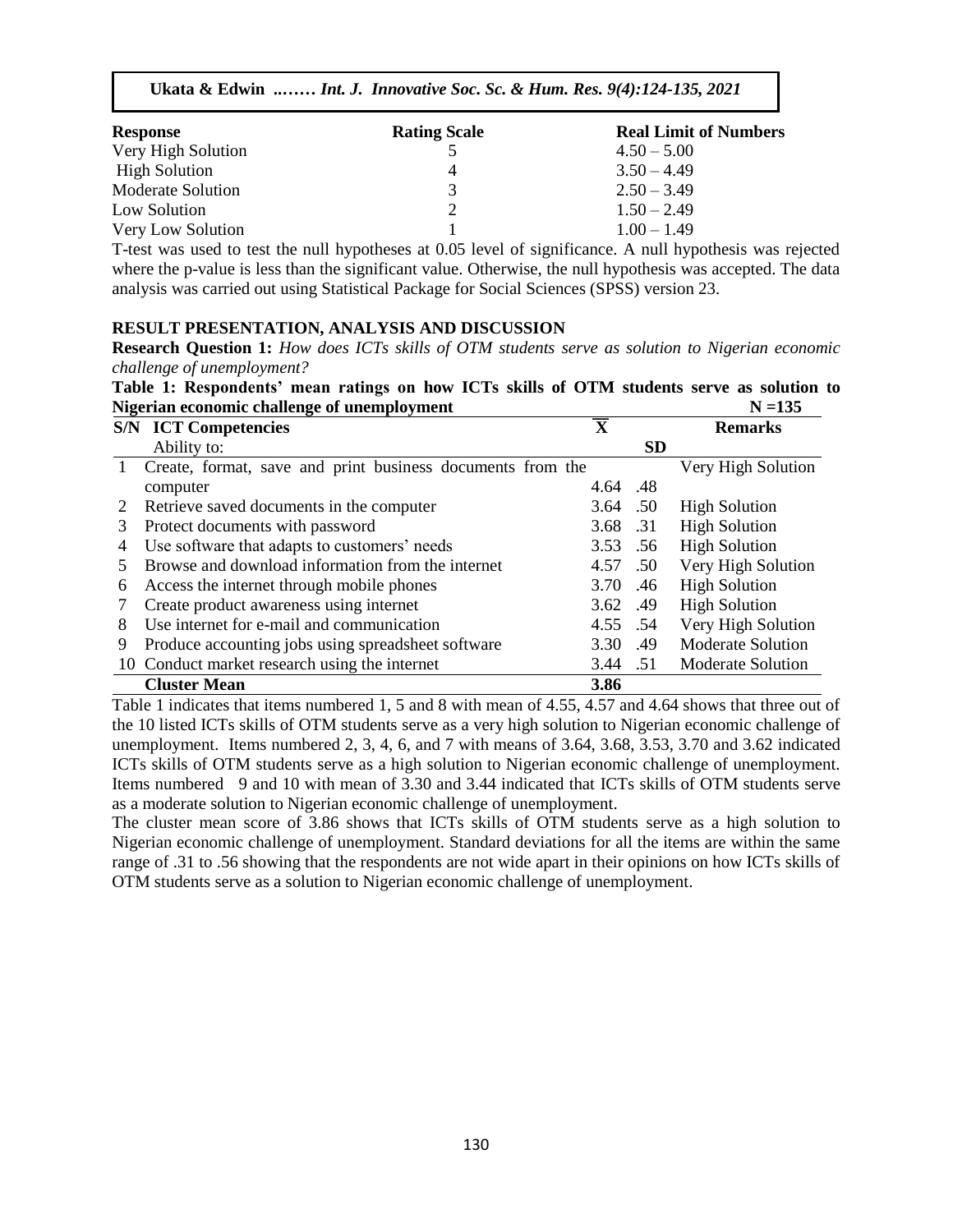**Ukata & Edwin ..……** *Int. J. Innovative Soc. Sc. & Hum. Res. 9(4):124-135, 2021*

**Research Question 2:** *How does problem-solving skills of OTM students serve as solution to Nigerian economic challenge of poverty?* 

**Table 2: Respondents mean ratings on how problem-solving skills of OTM students serve as solution to Nigerian economic challenge of poverty** 

|                |                                                                            |              |           | $(n = 135)$          |
|----------------|----------------------------------------------------------------------------|--------------|-----------|----------------------|
| S/N            | <b>Problem-solving skills</b>                                              | $\mathbf{X}$ | <b>SD</b> | <b>Remarks</b>       |
| $\mathbf{1}$   | Ability to identify a problem                                              | 4.51         | .67       | Very High Solution   |
| 2              | Ability to plan solution to the problem                                    | 4.07         | .84       | <b>High Solution</b> |
| 3              | Ability to evaluate alternative solutions to the problem                   | 4.11         | .89       | <b>High Solution</b> |
| $\overline{4}$ | Ability to implement the solutions                                         | 4.46         | .87       | <b>High Solution</b> |
| 5              | Ability to check the result and<br>communicate<br>effectively              | 4.42         | .77       | <b>High Solution</b> |
| 6              | Ability to show independence in solving a project task                     | 4.56         | .86       | Very High Solution   |
|                | Ability to show initiative in solving project task                         | 4.53         | .81       | Very High Solution   |
| 8              | Ability to resolve customer concerns in relation to                        |              |           |                      |
|                | complex project issues                                                     | 4.45         | .69       | <b>High Solution</b> |
| 9              | Ability to know one's strengths when planning for<br>solution to a problem | 4.69         | .81       | Very High Solution   |
|                | <b>Grand Mean</b>                                                          | 3.98         |           | <b>High Solution</b> |

Table 2 shows that 4 of the 9 problem-solving skills listed have mean scores ranged between 4.51 and and the mean problem-solving skills of OTM students serve as very high solution to Nigerian 4.69 which mean problem-solving skills of OTM students serve as very high solution to Nigerian economic challenge of poverty. The remaining five problem-solving skills have mean scores ranged between 4.07 and 4.46, which indicate that problem-solving skills of OTM students serve as high solution to Nigerian economic challenge of poverty. The grand mean score of 3.98 shows that overall, problemsolving skills of OTM students serve as high solution to Nigerian economic challenge of poverty. The standard deviations for all the items are within .67 to.89. This shows that the respondents are not wide apart in their opinions concerning problem-solving skills of OTM students as a solution to Nigerian economic challenge of poverty.

#### **Testing of Null Hypotheses**

#### **Hypothesis 1**

Male and female OTM students do not differ significantly in mean ratings on how their ICTs skills serve as solution to Nigerian economic challenge of unemployment.

**Table 3: Summary of computed t-test of male and female students on how ICTs skills of OTM students serve as solution to Nigerian economic challenge of unemployment**

|        |    |       | ິ         |     |         | $\cdot$ | .               |  |
|--------|----|-------|-----------|-----|---------|---------|-----------------|--|
| Gender |    |       | <b>SD</b> | df  | t-value | p-value | <b>Decision</b> |  |
| Male   |    | 26.99 | 3.85      |     |         |         |                 |  |
|        |    |       |           | 133 |         | .13     | Not Significant |  |
| Female | 84 | 27.21 | 3.78      |     |         |         |                 |  |

Table 4 shows that t - value of.11 at 133 degree of freedom with p-value of.13 is greater than the significant value of  $.05$  ( $.13$   $>$   $.05$ ). This means that male and female respondents do not differ significantly in their mean ratings on how ICTs skills of OTM students serve as solution to Nigerian economic challenge of unemployment. Therefore, the null hypothesis was accepted since the p-value of.13 is greater than the significant value of  $.05$  ( $.13$  $> .05$ ).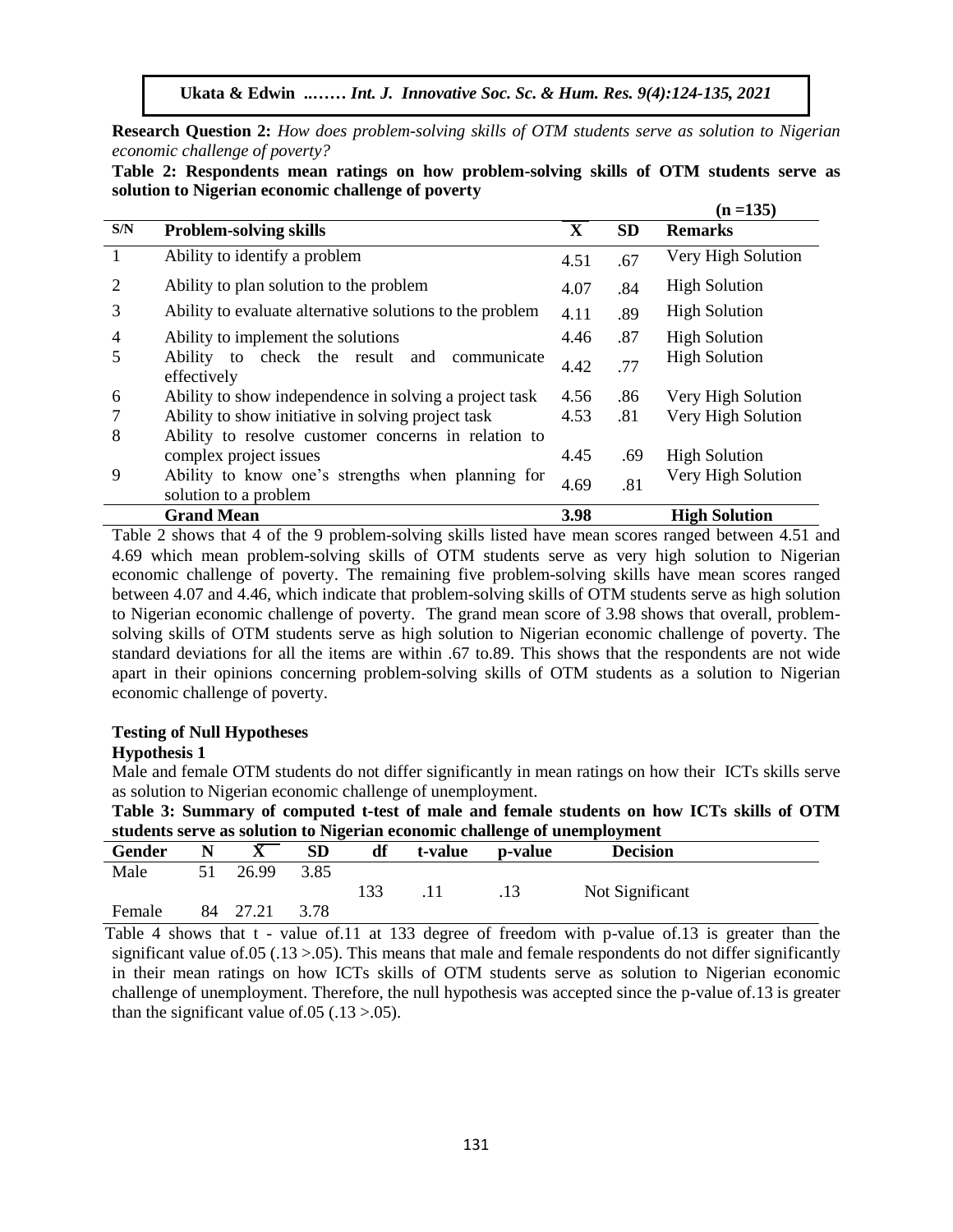#### **Hypothesis 2**

There is no significant difference in the mean ratings of male and female students on how problemsolving skills of OTM students serve as solution to Nigerian economic challenge of poverty

**Table 4: Summary of computed t-test of male and female students on how problem-solving skills of OTM students serve as solution to Nigerian economic challenge of poverty**

| Gender | N  |       | <b>SD</b> | df  | t-value | p-value | <b>Decision</b> |
|--------|----|-------|-----------|-----|---------|---------|-----------------|
| Male   | 51 | 26.97 | 3.60      | 133 | .10     | .12     | Not Significant |
| Female | 84 | 27.01 | 3.58      |     |         |         |                 |

Table 3 shows that t - value of.10 at 133 degree of freedom with p-value of.12 is greater than the significant value of.05 (.12  $> 0.05$ ). This means that male and female respondents do not differ significantly in their mean ratings on how problem-solving skills of OTM students serve as solution to Nigerian economic challenge of poverty, Therefore, the null hypothesis was accepted since the p-value of 12 is greater than the significant value of  $.05$  ( $.12$  $> 0.05$ ).

#### **DISCUSSION OF FINDINGS**

How ICTs skills of OTM students serve as solution to Nigerian economic challenge of **unemployment**

Table 1 analyzed data showed ICTs skills of OTM students serve as a high solution to Nigerian economic challenge of unemployment. Findings of the study revealed that ICTs skills of OTM students serve as a high solution to Nigerian economic challenge of unemployment.

This finding supports the earlier findings Okoye (2017) reported that ICT competencies are required by business graduates for effective and successful entrepreneurial practice to create employment and solve Nigeria economic challenge of unemployment. Abanyam (2014) also disclosed that today's business environment demand that business-related students acquire ICT competencies to enable them compete favourably with other in the global labour market. Also, the finding agrees with Eyitayo (2012) who revealed that business-related students needed ICT competencies for self-employment upon graduation. Akpotohwo, Watchman and Ogeibiri (2016) in agreement reported that business education students needed entrepreneurial competencies such as ICT for effective business operation. Akpotohwo, Watchman and Ogeibiri argued that lack or absence of these competencies affects graduates in embarking on any business venture. Furthermore, the finding revealed that gender was not a significant factor on the views of respondents on how ICTs skills of OTM students serve as high solution to Nigerian economic challenge of employment.

The findings could be attributed to the fact that both male and female OTM students are aware of the importance of ICTs skills to generate employment and wealth creation that reduce unemployment as Nigeria economic challenge.

#### **How problem-solving skills of OTM students serve as high solution to Nigerian economic challenge of poverty**

Table 2 analyzed data showed that problem-solving skills of OTM students serve as high solution to Nigerian economic challenge of poverty. Findings showed that problem-solving skills of OTM students create wealth and reduce poverty. The finding of this study is in line the findings of Ann-Marie (2015) which showed that students and employers consider problem solving skills as important employability skills. Kar (2011) discovered that Harris problem solving skills were the second highest ranked soft skills that technology students needed for successful postsecondary level, as these skills are integral to careers in different occupations for wealth creation.

Employers of labour desired OTM graduates to possess problem-solving skills as a pre-requisite for gainful employment in establishments and organizations. The findings also showed that gender was not a significant factor on the views of respondents on how problem-solving skills of OTM students serve as high solution to Nigerian economic challenge of poverty. The findings could be attributed to the fact that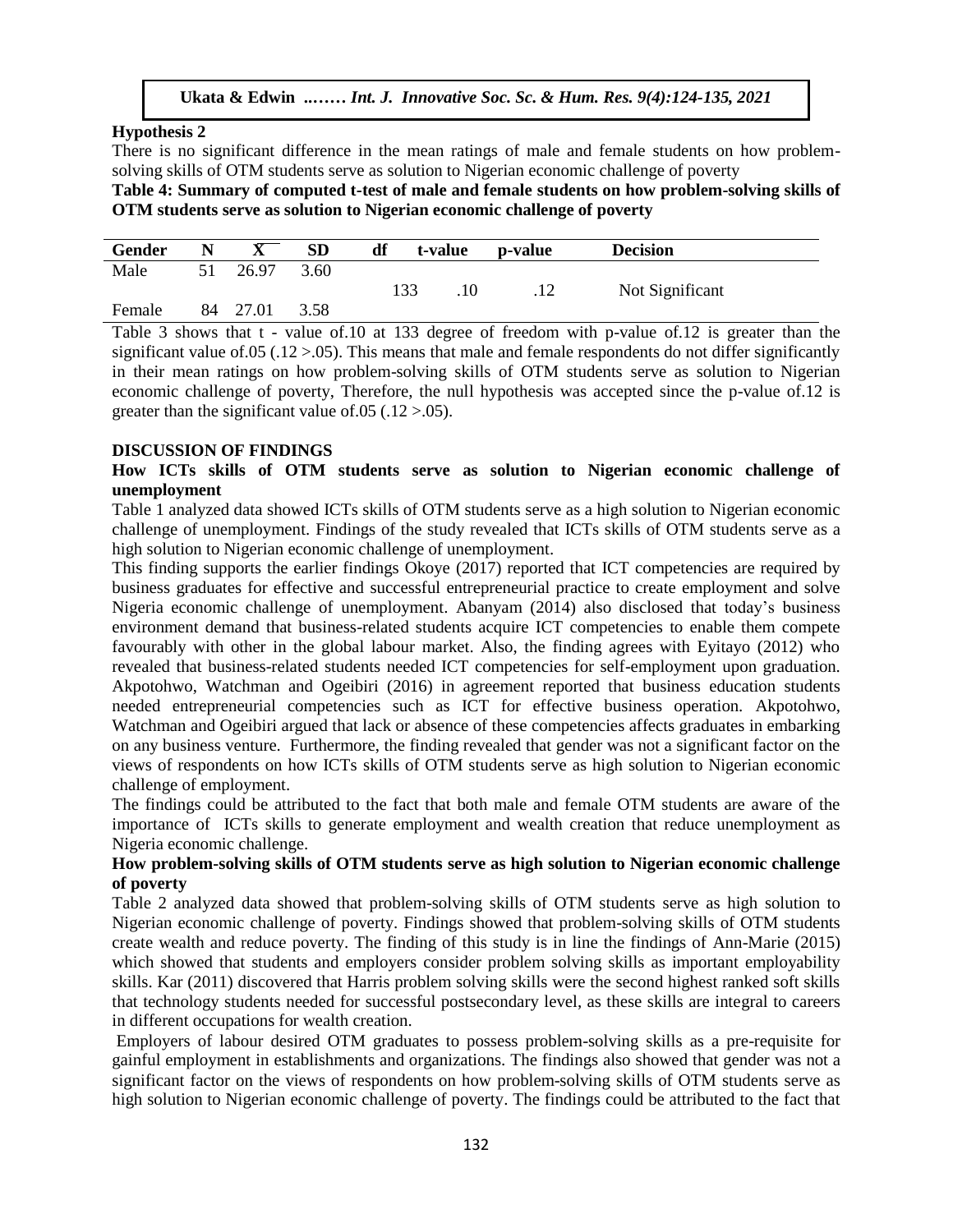both male and female OTM students are aware of the importance of problem-solving skills to the employment and wealth creation that reduce poverty as Nigeria economic challenge.

## **Summary of Findings**

Findings of the study are summarized as follows:

- 1. ICTs skills of OTM students serve as a high solution to Nigerian economic challenge of unemployment.
- 2. Problem-solving skills of OTM students serve as high solution to Nigerian economic challenge of poverty through generating employment for wealth creation
- 3. Gender was not a significant factor on the views of respondents on how ICTs skills of OTM students serve as high solution to Nigerian economic challenge of employment. This maybe because both male and female OTM students are aware of the importance of ICTs skills to generate employment and wealth creation that reduce unemployment as Nigeria economic challenge
- 4. Gender was not a significant factor on the views of respondents on how problem-solving skills of OTM students serve as high solution to Nigerian economic challenge of poverty. This may also be because both male and female OTM students are aware of the importance of problem-solving skills to the employment and wealth creation that reduce poverty as Nigeria economic challenge.

### **CONCLUSION**

From the summary of the findings of this study it was concluded that ICTs skills and problem-solving skills of OTM students serve as high solution to Nigerian economic challenge of unemployment and poverty through generating employment for wealth creation. Also, gender was not a significant factor on how ICTs skills and problem-solving skills of OTM students serve as high solution to Nigerian economic challenges of unemployment and poverty by creating employment and wealth via the soft skills of ICT and problem-solving skills.

Based on the findings of this study, the following recommendations are made:

- 1. OTM lecturers should lay more emphasis on practical by giving students ICTs and problems to solve and taking them to field trips to industries to gain firsthand experience of how job functions are performed. This will give them added advantage in the labour market world when they embark the search for jobs.
- 2. OTM department in polytechnic should collaborate more with industries to support OTM programme through continuous industrial training activities and encourage industrial work scheme to sharpen soft skills of their students for success in the labour market.
- 3. Curriculum planners should review the current OTM curriculum so as to incorporate soft skills in the curriculum. This will improve the teaching of the skills to students which will better prepare them for successful employment on graduation.
- 4. Government of Rivers State should provide funds for the retraining of business educators in form of in-service training, sponsorship to conferences and workshops, procurement of equipment and machines among others for effective teaching of non-technical skills required by students for success in the labour market upon graduation.

## **REFERENCES**

- Abanyam, F. E. (2014). *Self-employment skills possessed by business education students of colleges of education for sustainable development in Cross River State, Nigeria*. (Published masters degree thesis), Department of Vocational Teacher Education, University of Nigeria Nsukka
- Abdullah, A. R., Muhammad, M. Z. & Nasir, N. & A. (2019). The role of soft skills within business students towards graduate employability. *Journal of Entrepreneurship and Business,* 7(2), 1 – 14.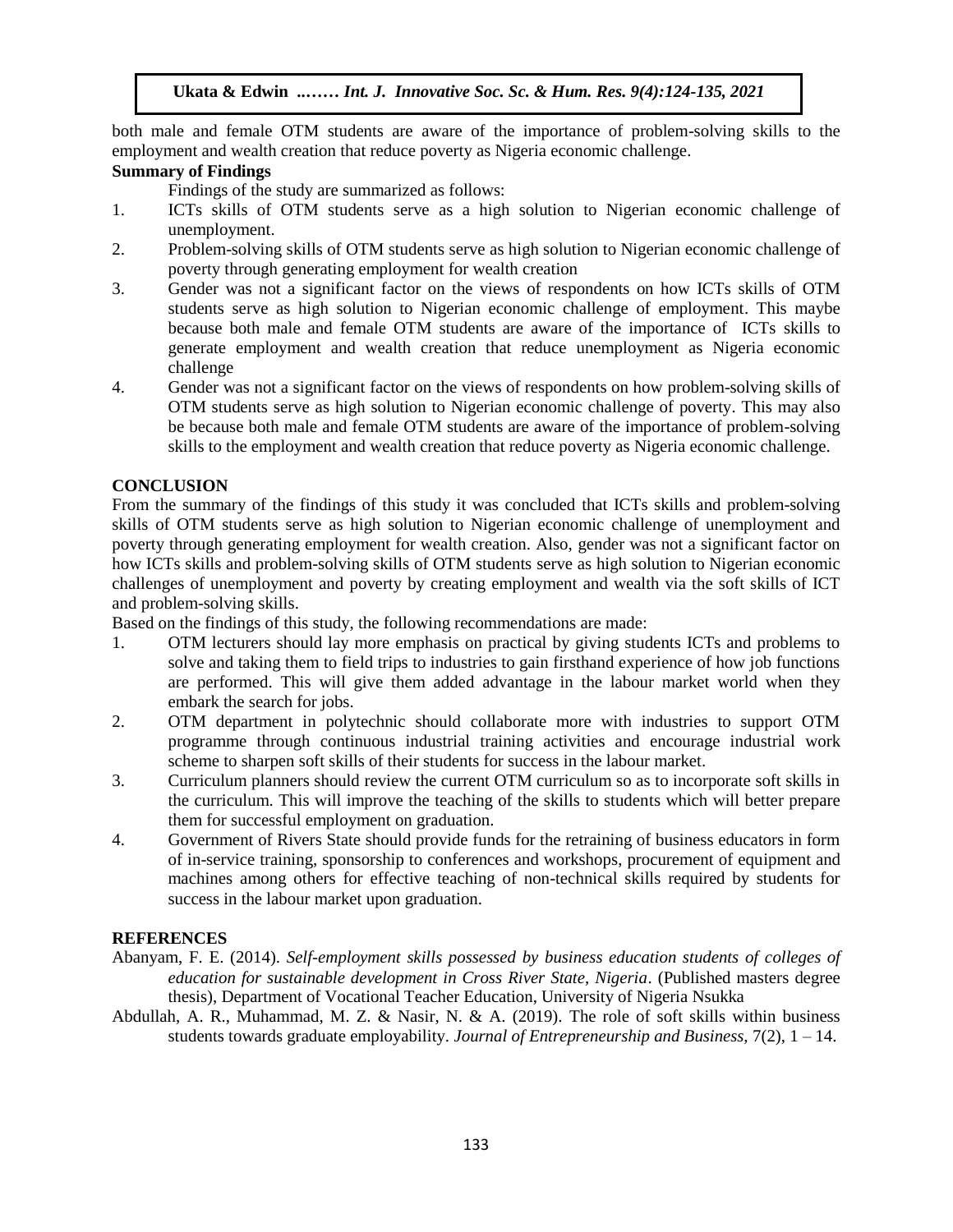- Akpotohwo, F. C., Watchman, P. S. & Ogeibiri, C. (2016). Assessment of entrepreneurial skill needs of business education students for self sustainability in Bayelsa State, Nigeria. *Teacher Education and Curriculum Studies, 1*(2), 28-32.
- Ann-Marie, C. W. (2015). Soft skills perceived by students and employers as relevant employability skills. (Published Ph.D. dissertation), Walden University.
- Baba, E. I. & Akarahu, C.U. (2012). Adequacy of educational resources for office technology and mana*g*ement pro*g*ramme in polytechnic in Ko*g*i State. *Business Education Journal, 8*(2), 198- 208.
- Brumeister, E. & Aitken, L. M. (2012). Sample size: how many is enough? Retrieved from <https://pubmed.ncbi.nlm.nih.gov/22835279/> on the  $22<sup>nd</sup>$  February, 2021.
- Cigar, D. N. (2017). Employability skills required by accounting graduates for careers in accounting. *ATBU, Journal of Science, Technology & Education (JOTE), 5*(2), 27-36.
- Crowne, K. A. (2019). Investigating antecedents of transformational leadership in students. *Journal of International Education in Business*.
- International Education in Business.<br>Ezenwafor, J. I. (2012). Adequacy of exposure to information and communication technology by graduating Business Education students of tertiary institution in Anambra State. *Business Education Journal*, *8*(2), 45-60.
- Eyitayo, O. T. (2012). Design and Development of a Prototype ICT Skills Information Resource for Research Projects using TPTF Model. *International Journal of Information and Communication Technology Research,* 2 (8) 65-79.
- Griffin, M., & Annulis, H. (2013). Employability skills in practice: The case of manufacturing education in Mississippi. *International Journal of Training and Development, 17(3), 221-232.*<br>
A 1110-1114 (112011) doi:10.1111/ijtd.12011.
- Jackson, D. & Chapman, E. (2012). Non-technical skill gaps in Australian business graduates. *Education + Training, 54*(2/3), 95-113.
- Kar, A. (2011). Importance of life skills for the professionals of 21st century. IUP Journal of Soft Skills, 5(3), 35-45. Retrieved from http://www.icfaipress.org
- Kelebogile, P. (2014). Perceptions on employability skills necessary to enhance human resource management graduates prospects of securing a relevant place in the labour market. *European Scientific Journal*, *4*(2), 129-143.
- Mehrotra, A. & Lias, H. (2017). Employers' feedback on business graduates. *US-China Education Review A, 7*(4), 190-199.
- Nasir, A., A., Dayana, N., & Muhammad, N. & M. (2011). Technical skills and non-technical skills: Predefinition concept [Online] Available[:http://www.ietecconference.com/ietec11/Conference%20Proceedings/ietec/papers/Con](http://www.ietecconference.com/ietec11/Conference%20Proceedings/ietec/papers/Conference%20Papers) [ference%20Papers](http://www.ietecconference.com/ietec11/Conference%20Proceedings/ietec/papers/Conference%20Papers) %20Refereed/Monday/MP2/MP2.3\_20.pdf
- National Board for Technical Education (2009). Office Technology and Management Curriculum and Course Specifications. Kaduna: NBTE Publications.
- Okoro, J. (2013). Strategies for enhancing the teaching of ICT in business education programmes as perceived by business education lecturers in universities in South South Nigeria. *International Education Studies, 6*(10), 78-89.
- Okoye, A. C. (2017). Entrepreneurship education: a panacea for graduate unemployment in Nigeria. *Online Journal of Arts, Management and Social Sciences, 2*(1), 56 – 63.
- Spowart, J. (2011). Hospitality students' competencies: Are they work ready? *Journal of Human Resources in Hospitality & Tourism, 10*(2), 169-181.
- [Wickramasinghe, V.](https://www.emerald.com/insight/search?q=Vathsala%20Wickramasinghe) & [Perera, L.](https://www.emerald.com/insight/search?q=Lasantha%20Perera) (2010), "Graduates', university lecturers' and employers' perceptions towards employability skills", *[Education + Training](https://www.emerald.com/insight/publication/issn/0040-0912)*, *52*(3), 226-244.